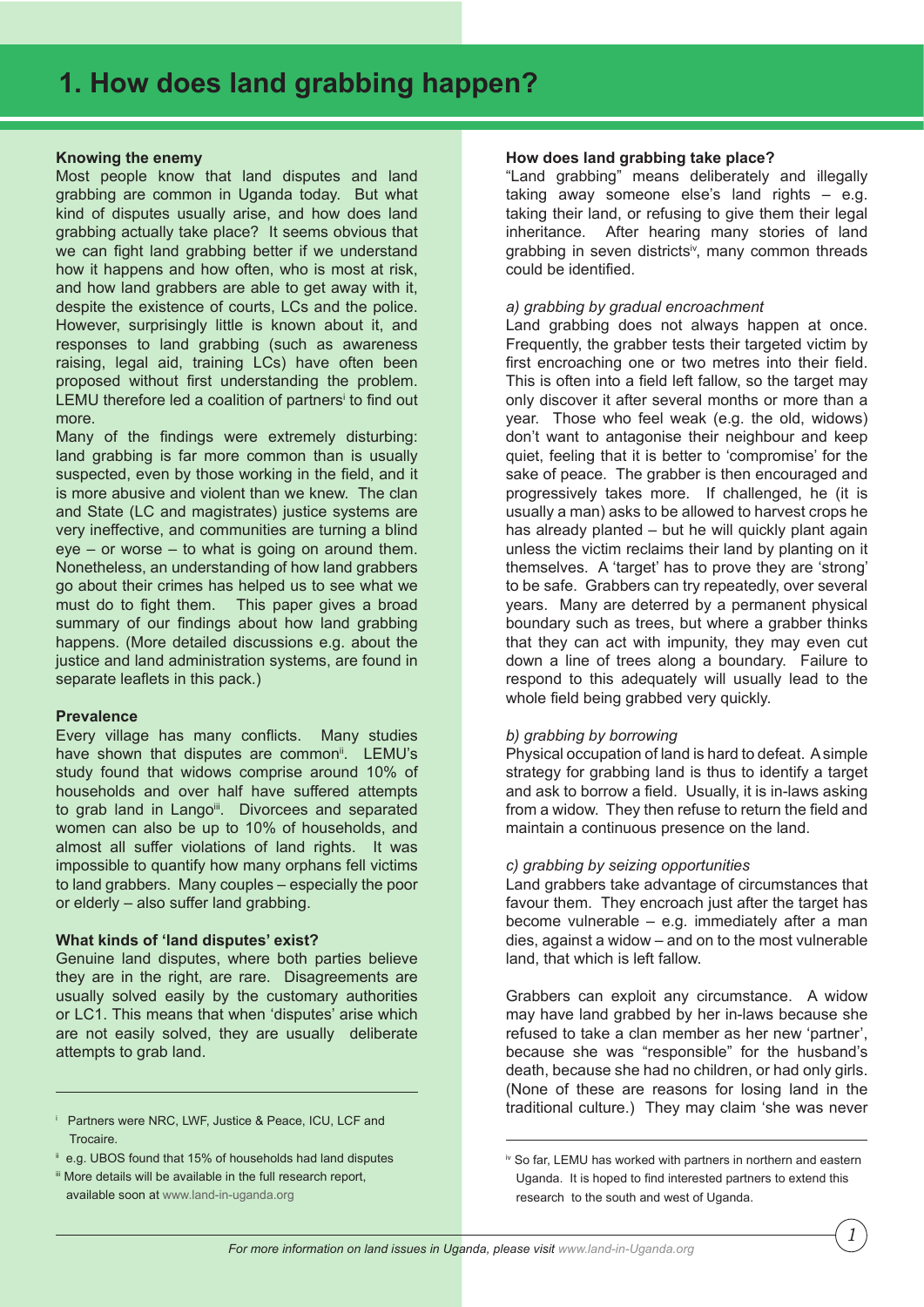properly married because bride price was not paid in full' – although in most societies in Uganda, marriage is deemed to happen after a celebration and bride price is rarely paid in full! These same circumstances may also be exploited by the father's clan members to deny children a claim to land.

Harder to spot are the cases where the grabber claims that the land was originally 'lent' to the target's family by their parent or grandparent. It was normal in the past to give land freely to a friend who wanted to settle in the village. Grabbers will come after the original parties have died and represent these gifts as 'temporary'. (One intended victim, a widow, challenged in court: "if the land was yours, why did you wait so many years until my husband died before claiming it?") Such 'fortuitous' timing is often a sign that the claim is really land grabbing.

## *d) grabbing by excuses*

Sometimes land grabbers don't bother to encroach slowly, but try and take a whole field, or several fields, at once. These cases are usually perpetrated by relatives or in-laws, because they rely on being able to make some excuse to "justify" why the victim should lose the land. Excuses are of two types. The grabber may claim that the behaviour of the victim denies them a right to their land. Widows will be accused of 'bad behaviour' (often meaning they have a boy friend, or fail to 'respect' their father-inlaw properly). Children born outside marriage are chased away because "they are badly behaved". The excuse helps those keen to support the land grabber. These excuses, even if true, have no justification though, because customary land law never made land rights conditional on good behaviour! Widows are now allowed by customary law to take whatever boy-friends they want – but men from outside the clan cannot claim any of the land of the widow's family.

Another common excuse is that the land grabber "has more need of land, because he has more dependants" than the widow. The flimsiness of this excuse is seen by reversing the scenario: would anyone allow a widow with many children to take over land from a brother-in-law without children? This is 'classic' land grabbing: using excuses which are irrelevant to land rights and which are only ever used against the vulnerable. (This is different from a needy brother-in-law who requests extra land from a widow who has few children – as a favour, not a right, and fully respecting her legal rights to the land.)

# *e) grabbing by compromise*

Land grabbers know that most victims prefer going to the clan rather than to LC courts. Clan justice grew out of a situation where land was not scarce, and where it was important to maintain, or restore, social harmony. The most constructive way to solve disputes is often by arranging a compromise, but land grabbers take advantage by using the tactic of 'steal two acres, give one back'. Where a boundary

is not clearly marked (e.g. with trees), they encroach, with the intention of getting a compromise suggested putting the border in the middle of the 'disputed' strip. A victim may also be pressured to cede half their fields to their relatives or in-laws as a 'compromise'. They often accept, despite knowing their rights to all the land, because if the clan has not stood up for them, they see no alternative protection. Going to State courts against a clan member is not just expensive but socially unacceptable – and for the vulnerable, who need the goodwill of their community, such a breach is too high a price to pay.

## *f) grabbing by intimidation*

The key to successful land grabbing is to make the victim give up. A variety of forms of intimidation are used, which rest on making the victim feel powerless, afraid, worthless and believing that the land grabber can act with impunity. Verbal abuse is the easiest. Old people are told they are 'already dead' ("how can soil fight for soil?"), women are insulted as inferior ("you are a mere woman"; "when you married, did you carry land to this place?"). The grabber demonstrates his power and impunity by physically stopping the victim from using their own land. Animals are deliberately grazed on the victim's crops. (Grabbers often own livestock: wealth is a form of power that grabbers exploit.) A grabber may slash the victim's crops, and build a house right up to the victim's own house. The aim is not just to deprive the victim of use of the land, but to show them that no-one will protect them, because the grabber is 'more powerful'. Since the perpetrator is rarely made to face justice, the victim usually gives up. (We found no cases of a perpetrator facing prosecution<sup>v</sup>.).

Such abuse is so 'normal' that it has deeply affected the self-worth of people, who accept it – because it is so rare for a community to stand up and defend them. (In one community in Katakwi, the clan tried to stand up for a woman, but the grabber "had them arrested", so they gave up the fight.) Land grabbing is predominantly thought of as an economic problem, but the social and psychological impact should not be underestimated.

More extreme intimidation, including the threat of violence, is also common – and actual violence is used by those most sure of their impunity. One village in Dokolo lives in constant fear of one individual, who has grabbed many people's land, because he is said to own a gun for hunting. The fear of witchcraft is deep and it is also widely exploited by land grabbers.

Individuals who are especially powerful use the police to intimidate. Using connections or money, they can have the victims (and those defending them) arrested. Such intimidation invariably ends any opposition.

v Damage caused by negligence is a civil matter. Where it is "wilful" is a criminal offence.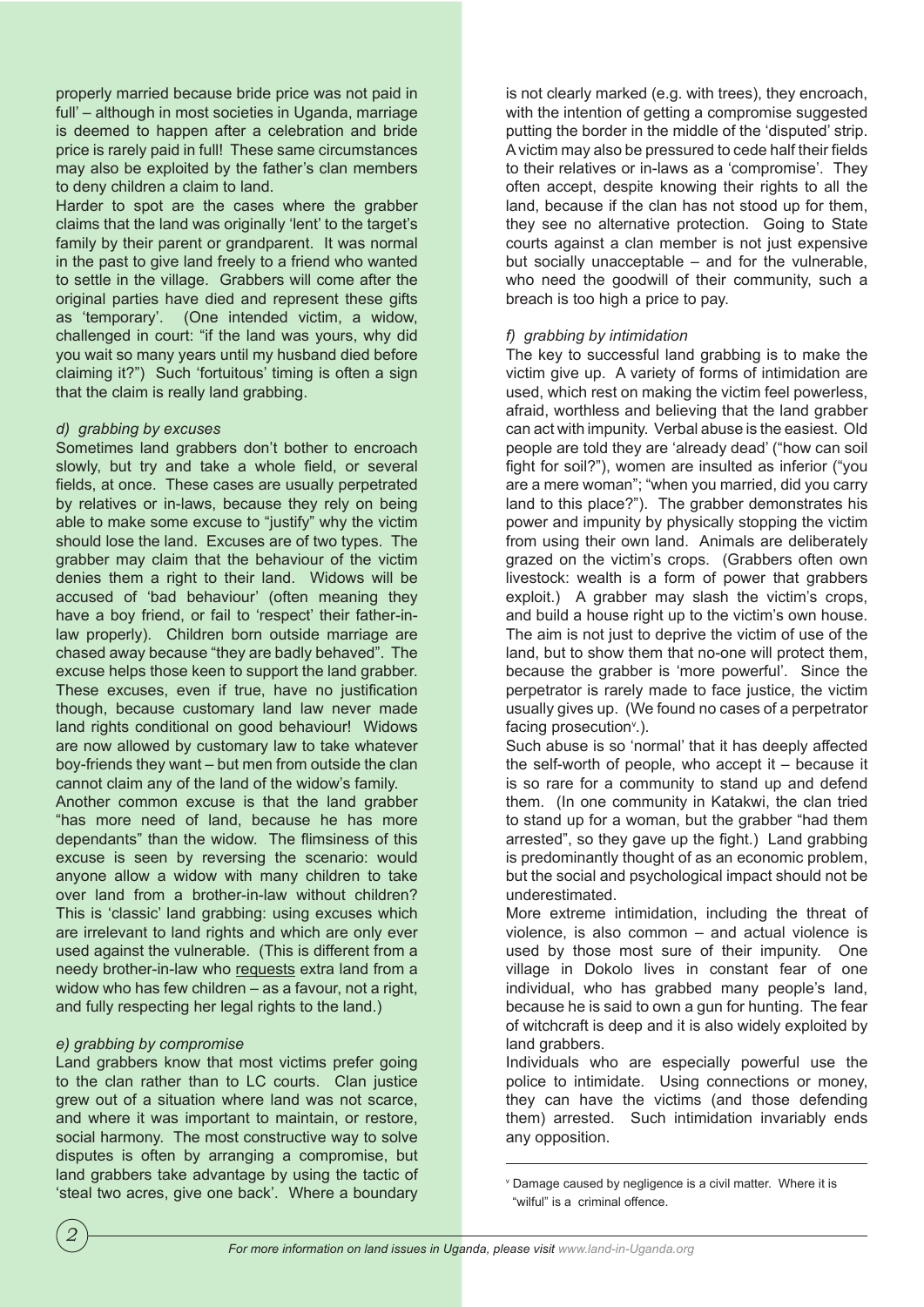## *g) grabbing by exploiting ignorance*

Most adults are reasonably aware of their land rights. All the victims we spoke to knew that they had suffered injustice. However, grabbers can exploit the ignorance of children. Uncle-guardians of orphans exploit two forms of ignorance. The children often do not know exactly what land their parents owned; and children don't know land law, and can be made to believe that their uncles have a right to their land, especially if they are looking after them. (Customary law is clear. The land belongs to the children, the uncle has no claim on the land except to farm it in providing for his nephews.) If no-one in the clan stands up publicly to defend their interests, the children will inevitably believe their guardians' lies.

## *h) grabbing by exploiting dependency*

Land grabbing is frequently perpetrated by the very people who should be the protectors of the victim, who use this dependency relationship to grab the victim's land. Orphans cannot take their guardianuncle to court, however well they know their rights. The elderly cannot challenge their own family members on whom they depend. A clan member who presents himself as a 'protector' to a widow may use his position to steal her land, knowing she finds it hard to fight back. The dependency can be as much social as economic. Even a divorced woman who is young and strong finds it hard to make an enemy of her brother who is denying her right to a share of the parents' land. The poor and vulnerable rely in many ways on their wider communities, and, this dependency prevents them from taking cases to court against neighbours or clan members.

#### *i) grabbing through using the justice system*

Land grabbers rarely initiate cases in the clan court or at the LC1. They let the victim bring the case, but use their 'power' to defeat it. This can be done in many ways, most simply by bribery. (In every village in Lango most people accused the LCs and clan authorities of corruption, and both admitted openly to accepting bribes.) With 'power', bribery may not be needed, because the clan (and LCs) find it hard to judge against the powerful, e.g. a rich man on whose 'generosity' they depend for funerals. Many LCs and clans find against the widow whom they consider an 'outsider' of the clan and village, though she is really a member through marriage. The perpetrator is often a relative of a committee member or the LC hearing the case. Cases are often judged according to the evidence of 'witnesses', and LCs find in favour of the party bringing more witnesses, rather than on the quality of the evidence. Naturally, 'witnesses' can easily be bought, or, at least, hired.

If a land grabber loses a case in the lower courts, they can usually use the higher courts to their own advantage. They may institute their own case in the Sub-county Court or the Magistrate's Court – this tactic is so common that it is easy to believe that

whoever starts a case in a higher court (instead of with the clan or LCs) is more likely to be a land grabber than someone defending their rights. (Victims nearly always start at clan and then LC1. They only reach the Magistrate's Court on appeal or 'referral<sup>vi'</sup> from a lower court.) Poor victims cannot follow a case to the Magistrate's Court where endless adjournments entail repeated transport costs. (The rich are rarely victims of land grabbing.) Apart from the cost, people have little trust in the justice in these Courts. Victims are the least able to present their cases properly, or they may lose on technicalities that they do not understand.

## **Is everything hopeless?**

The situation is very serious. The justice system is in almost complete chaos at local level; social structures have broken down badly in many places; the social and economic consequences for the vulnerable are enormous. Nevertheless, a good diagnosis is the first step towards correct treatment. There are clues in the fact that many people do successfully defend their land rights against grabbers. What helps them win? How can we build on this to help more people win?

## Assertiveness

People who assert their rights are far more successful at preventing land grabbing than those who try appeasement. The need to stand up to an encroacher immediately is one of the most important lessons that can be drawn. This is particularly important for widows, who should use all appropriate forums – the family, clan, courts.

#### Papers

People with 'papers' find it easier to defend their rights. Wills, maps, sales agreements are all respected by clans and courts, even if they do not constitute full legal proof of ownership.

#### Family support

Individual family members can help protect their relatives. Widows are more likely to have land rights respected if their fathers-in-law are alive, and divorcees or separated women are more likely to get land if their fathers are alive. Having a grown-up son nearby is good protection for a woman. Much depends on luck though: some family members are supportive, others are the violators.

vi See the accompanying paper *"Why is the legal system failing to protect people's land rights"* for discussion of 'referrals' – where a judgement is ignored and a Court washes its hands of the case and 'refers' it.